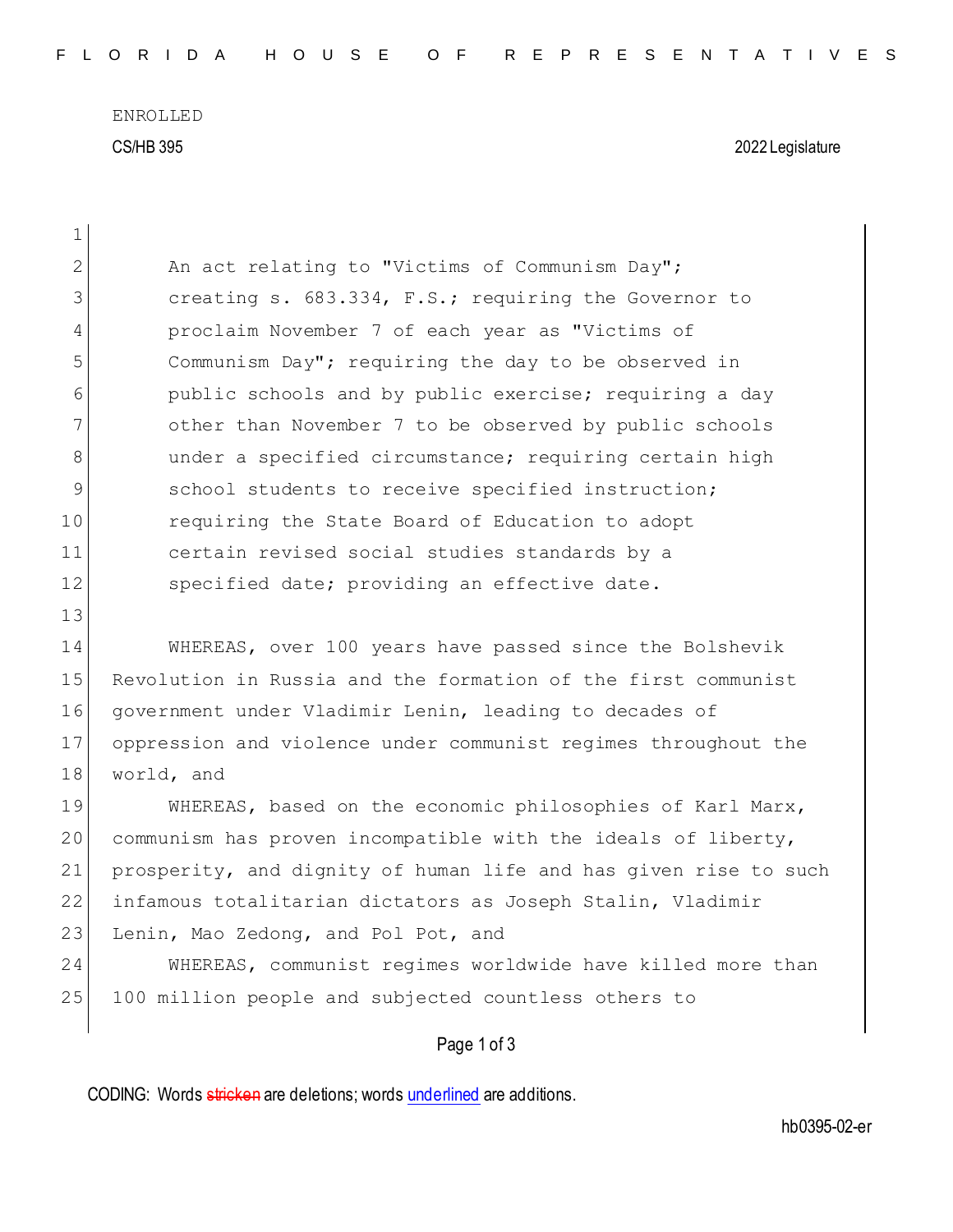ENROLLED CS/HB 395 2022 Legislature

| 26 | exploitation and unspeakable atrocities, with victims            |
|----|------------------------------------------------------------------|
| 27 | representing many different ethnicities, creeds, and             |
| 28 | backgrounds, and                                                 |
| 29 | WHEREAS, through false promises of equality and liberation       |
| 30 | or through coercion, brutality, and fear, communist regimes have |
| 31 | systematically robbed their own citizens of the rights of        |
| 32 | freedom of worship, freedom of speech, and freedom of            |
| 33 | association, and                                                 |
| 34 | WHEREAS, many victims of communism were persecuted as            |
| 35 | political prisoners for speaking out against these regimes, and  |
| 36 | others were killed in genocidal state-sponsored purges of        |
| 37 | undesirable groups, and                                          |
| 38 | WHEREAS, in addition to violating basic human rights,            |
| 39 | communist regimes have suppressed intellectual freedom, cultural |
| 40 | life, and self-determination movements in more than 40 nations,  |
| 41 | NOW, THEREFORE,                                                  |
| 42 |                                                                  |
| 43 | Be It Enacted by the Legislature of the State of Florida:        |
| 44 |                                                                  |
| 45 | Section 1. Section 683.334, Florida Statutes, is created         |
| 46 | to read:                                                         |
| 47 | 683.334 Victims of Communism Day.-                               |
| 48 | The Governor shall proclaim November 7 of each year as<br>(1)    |
| 49 | "Victims of Communism Day," which shall be suitably observed in  |
| 50 | the public schools of the state as a day honoring the 100        |
|    | Page 2 of 3                                                      |
|    |                                                                  |

CODING: Words stricken are deletions; words underlined are additions.